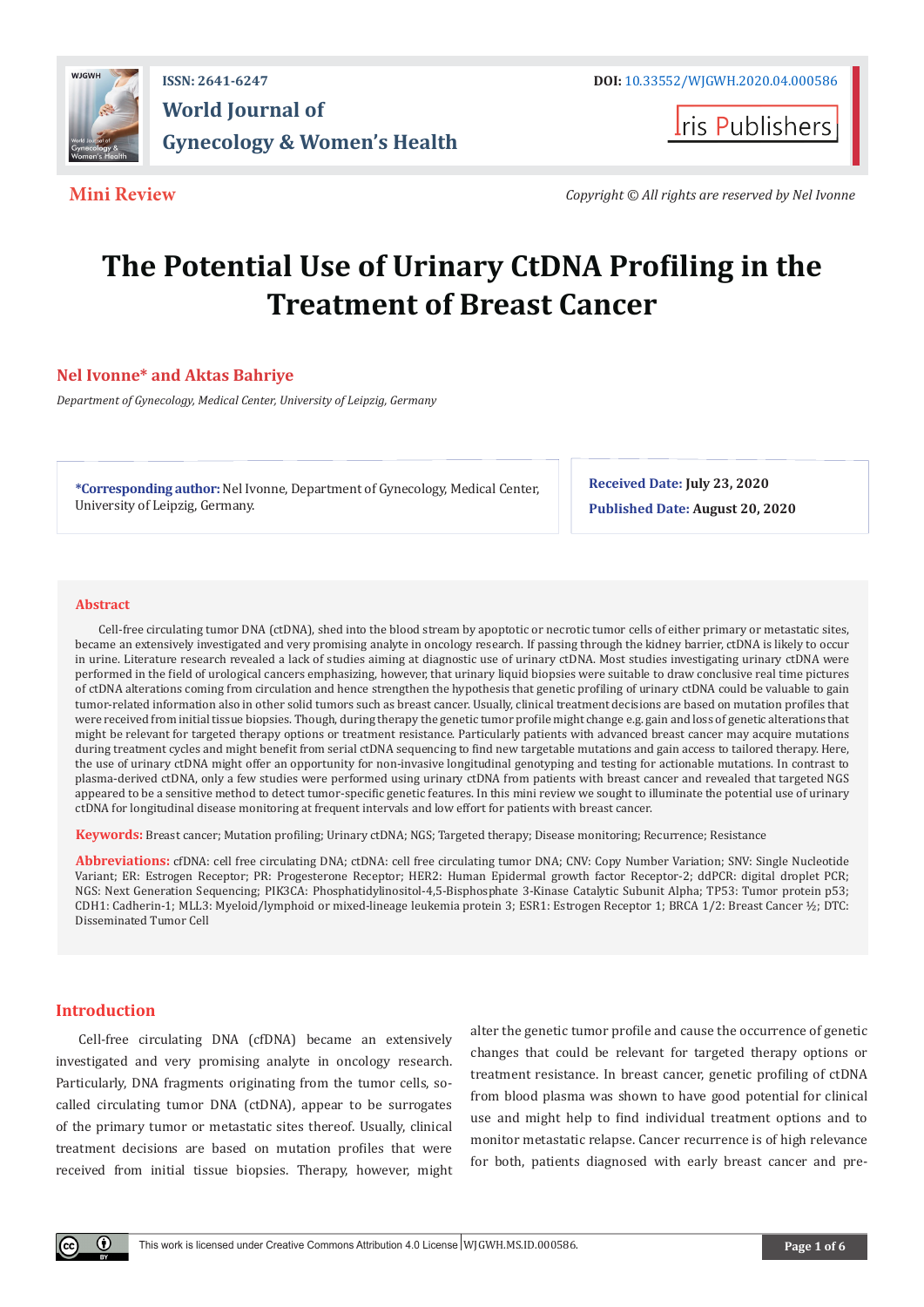treated women with advanced breast cancer. Due to limited therapy options, particularly, women diagnosed with the aggressive triple negative breast cancer subtype might benefit from mutation profiling using non-invasive tools allowing disease monitoring at frequent intervals. Here, the utility of urinary ctDNA might offer promising opportunities to obtain non-invasive liquid biopsies and make access to tailored individual treatment choices possible.

# **About Cell Free Circulating Tumor DNA (ctDNA)**

Cell free circulating tumor (ctDNA) is shed into the blood stream by apoptotic or necrotic tumor cells. Characteristic features of apoptosis are DNA fragmentation and formation of apoptotic bodies. Consequently, the release of short nuclear DNA fragments of about 167 bp was shown to have a lower molecular weight compared to DNA fragments released by necrotic cells, thus, making it possible to determine tumor-derived DNA based on size distribution [1,2]. More precise approaches to identify ctDNA originating from tumor cells are based on the molecular alterations of tumor-specific genetic features like DNA mutations, methylation and copy number variations (CNVs) [3]. If circulating cell free DNA in the blood is passing through the kidney barrier it is likely to be found in urine and also called trans renal DNA or ucfDNA [4- 6]. Urinary cfDNA might also originate from apoptotic or necrotic cells coming in direct contact with urine such as cells from the genitourinary tract. Since glomerular filtration, which takes place in the pores of the glomerular barrier, works like separation by size, only small DNA fragments with a size of about 100 bp are able to pass and might appear in urine. Molecular analysis of urinary ctDNA could be useful to gain tumor-related information not only in patients with urological cancers but also with other solid tumors such as breast cancer [4,7]. The concentration of ctDNA extracted from body fluids like blood plasma or urine might vary hugely depending on numerous patient-individual parameters such as disease stage, treatment response and further physiological and patho-logical conditions as well as the body fluid itself. Circulating ctDNA in blood can be detected in serum and plasma, with the latter one containing up to 20-fold higher concentrations [8]. Hence, a variety of ctDNA extraction and detection methods were developed [9]. At the time being there is no standard protocol for isolation and detection of urinary cell free DNA, but plenty of techniques for isolation of low-molecular weight DNA fragments are available and appear to be sensitive and reproducible [10,11]. Literature research revealed a lack of studies aiming at diagnostic use of ucfDNA. Most publications described preliminary results based on small patient cohorts. Novel molecular technologies such as targeted next generation sequencing (NGS) or digital droplet PCR (ddPCR) are offering promising opportunities for the translation of ucfDNA based tumor profiling into the clinic though [2]. Most studies investigating urinary cfDNA were performed in the field of urological cancers including renal, bladder and prostate cancer emphasizing

that urinary liquid biopsies were suitable to draw conclusive real time pictures of DNA alterations coming from circulation. At this point it appears noteworthy that a close similarity was described between bladder cancer and breast cancer [12] . Based on genomic expression and mutation analyses it was shown that bladder cancer was, similar to breast cancer, distinguishable into luminal and basal tumors and that those molecular subtypes appeared to be of prognostic relevance [13].

#### **Molecular Features of Breast Cancer Tissue**

Breast cancer is a very heterogeneous disease and can be classified into distinct molecular subtypes. Luminal A type tumors are hormone-receptor positive (estrogen-receptor (ER) and/or progesterone-receptor (PR) positive), human-epidermal-growthfactor-receptor-2 (HER2) negative and show low levels of the protein Ki-67, meaning low proliferation. Usually, they are of low are lowgrade, tend to grow slowly and patients have the best prognosis. The majority of patients is diagnosed with ER positive tumors and might receive endocrine therapy. Luminal B type tumors are also hormone-receptor positive (ER and/or PR positive), and either HER2 positive or HER2 negative, with high levels of Ki-67 meaning that they grow faster. The patient's prognosis is slightly worse compared to luminal A. Patients suffering from HER2 (also called ERBB2) amplified tumors are prone to treatment with targeted therapy such as trastuzumab or pertuzumab. Triple negative breast cancer (TNBC) is hormone-receptor negative (neither ER nor PR) and HER2 negative with poor prognosis. The majority of TNBCs are of high grade and show an aggressive phenotype. Patients usually receive chemotherapy but have an increased risk of recurrence [14]. Molecular analysis of the breast cancer subtypes revealed that luminal A tumors, although being associated with good prognosis and therapy response, were presenting the majority of driver mutations such as PIK3CA  $\sim$  45 %, GATA3  $\sim$  14 %, MAP3K1  $\sim$  13 %, TP53  $\sim$  12 %, CDH1  $\sim$  9 % [15]. In contrast, triple negative tumors appeared to lack driver mutations (PIK3CA  $\sim$  9%, MLL3  $\sim$  5 %), but showed mutations of the tumor suppressor gene TP53 in 80 % of the cases.

#### **Somatic and Targetable Mutations in Breast Cancer**

As mentioned above mutation profiling of breast cancer tissue revealed distinct molecular subtypes presenting characteristic somatic mutations, including single nucleotide variants (SNVs) and copy number variations (CNVs). Next to a huge number of low frequency variants, the usual suspects among mutated genes in breast cancer are TP53 and PIK3CA. In addition, to broaden the understanding of tumor initiation, promotion and progression it is of high medical relevance to identify and investigate somatic mutations that drive the cancer phenotype in order to find possible therapies targeted against the products of these abnormal genomic alterations. Currently, the genes ESR1 and HER2 are not only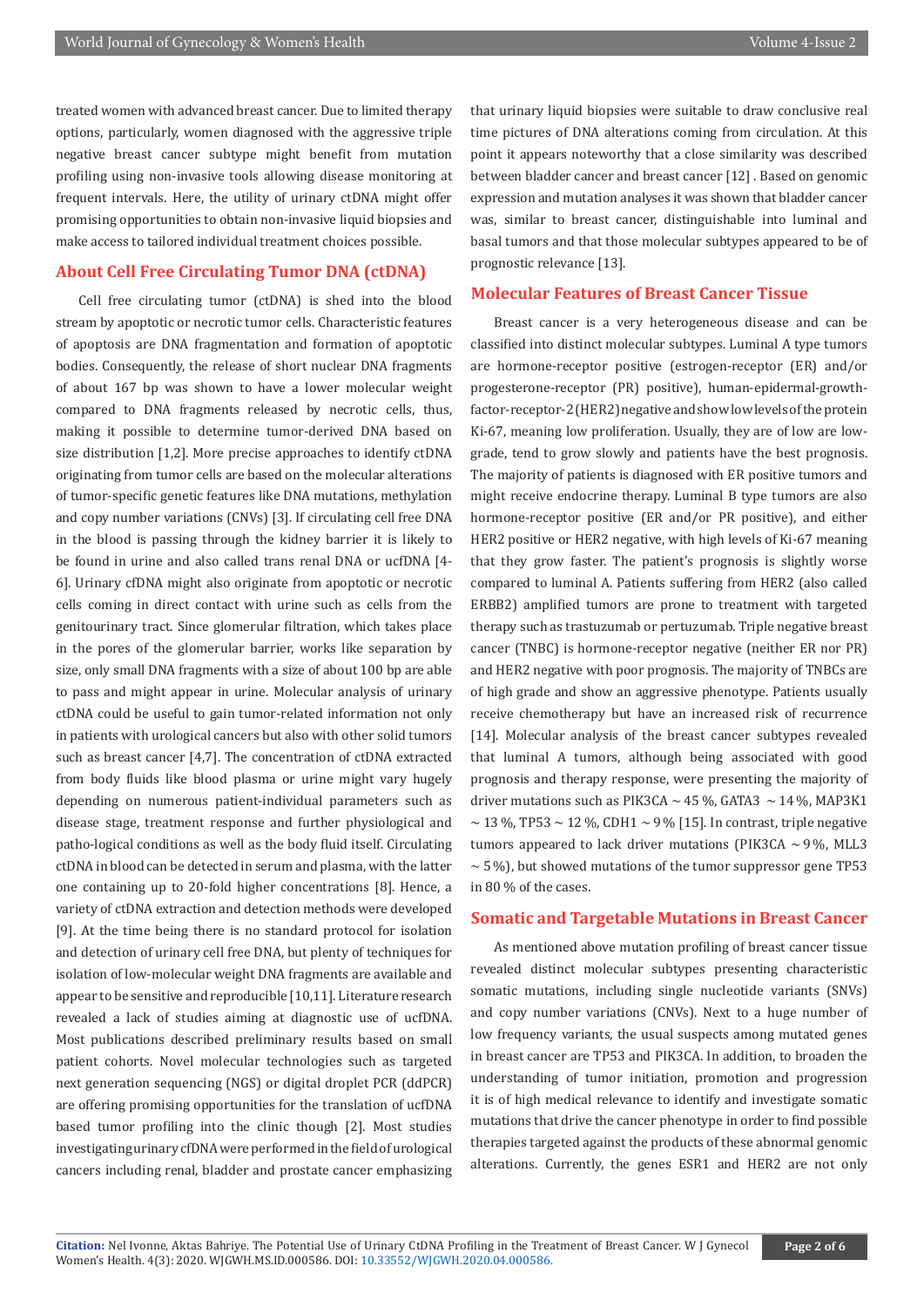characteristic features of the respective molecular subtype, in fact they serve as therapeutic targets for endocrine and antibody-based therapeutics such as tamoxifen and trastuzumab or pertuzumab. Further, ESR1 mutations were found to be associated with tamoxifen resistance [16]. Among TNBC a variety of subgroups has been identified including high cellular proliferation, increased immunological infiltrate, basal-like and mesenchymal phenotype as well as deficiency in homologous recombination which was partly associated with loss of BRCA1 or BRCA2 function [17]. Although challenging, the molecular analysis of TNBC gave rise to potential options for tailored therapy strategies such as modified chemotherapy approaches targeting the DNA damage response, angiogenesis inhibitors, immune checkpoint inhibitors, or even anti-androgens, all of which are currently being evaluated in phase I to III clinical studies [17].

# **Liquid Biopsy Based on ctDNA vs. Initial Tissue Biopsy**

Since ctDNA was postulated to be shed by all tumor sites, even micro metastases, it could enable early detection of recurrence and also identification of molecular alterations during treatment courses e.g. gain and loss of genetic changes that might be relevant for targeted therapy options or treatment resistance. Usually, clinical treatment decisions are based on mutation profiles that were received from initial tissue biopsies. During therapy, however, the genetic tumor profile might change meaning that distinct mutations such as targetable driver mutations might become functionally neutral passenger mutations. Consequently, treatment efficacy might be affected ultimately leading to resistance. A study by Rothe, et al. used next-generation sequencing (NGS) evaluation on 50 cancer genes covering 2,800 mutations listed in the Catalogue Of Somatic Mutations In Cancer (COSMIC) in 60 tumor tissues and 31 plasma samples from 17 metastatic breast cancer patients and was able to show a 76% concordance rate between tissue and plasma. The results strengthen the hypothesis that ctDNA from plasma can be prospectively tested as an alternative to metastatic biopsies [18]. Another aspect favoring liquid biopsy sampling is clonal selection that might take place during treatment courses and could causing the occurrence of targetable mutations that were not detectable in the primary tumor tissue. Particularly patients with advanced breast cancer may acquire mutations during treatment cycles and might benefit from serial ctDNA sequencing to find new targetable mutations and gain access to tailored therapy. Patients receiving aromatase inhibitors often become resistant due to acquired ESR1 mutations. Keup, et al. evaluated cfDNA variants in 40 hormone receptor-positive and HER2-negative patients with metastatic breast cancer and found genetic variants of MUC16, BRCA2, ERBB3, and AR in > 90 % of the cases [19]. The authors reported one particular case in which longitudinal monitoring revealed an

increase of pathogenic and likely pathogenic PIK3CA and ESR1 variant allele frequency under everolimus and exemestane, 8 months before therapy failure was confirmed by visual staging during clinical follow-up. Here, the use of urinary ctDNA might offer an opportunity for non-invasive longitudinal genotyping and testing for actionable mutations such as ESR1, HER2 or AKT1.

#### **Analysis of ctDNA**

Quantitative levels of cfDNA concentrations alone were shown to be insufficient for successful disease monitoring or cancer detection [20]. One promising approach to identify tumor specific alterations in cfDNA might be sequencing of cancer-related mutations in the primary tumor tissue and verifying them in cfDNA at baseline. For analyzing tumor-specific ctDNA a variety of molecular methods is available. Common and reliable methods for mutational analysis are digital droplet PCR (ddPCR) or the more costly next generation sequencing (NGS). Many studies compared mutational profiles in plasma-derived ctDNA and matched tissue samples from breast cancer patients and found good correlations. In a study by Oshiro et al, serum samples were collected preoperatively from 313 stage I–III breast cancer patients. Samples from patients with PIK3CA mutant tumors (n=110) were analyzed using ddPCR and 22.7% were found to be positive. No PIK3CA mutant ctDNA was detected in the serum samples of 50 healthy women and 30 breast cancer patients with PIK3CA non-mutant tumors. The patients with PIK3CA mutant ctDNA were then divided into ctDNAhigh and ctDNAlow groups. Statistical analysis revealed that that ctDNAhigh but not ctDNAlow status appeared to be a significant and independent prognostic factor for primary breast cancer patients [21]. Interestingly, in patients with early stage TNBC, simply the presence of ctDNA after NACT, was reported to be predictive for recurrence [22,23]. As proof of concept, Page et al evaluated targeted NGS of cfDNA for analysis of mutations and amplification in 16 genes in 42 patients with metastatic breast cancer compared to 9 healthy controls [24]. On average, 89% of the 158 targeted regions were covered at >500x. No mutations or CNVs were detected in cfDNA of the healthy controls. ESR1, TP53, and PIK3CA were found to be the top 3 mutated genes in cfDNA. Further, they performed serial monitoring in 9 patients and demonstrated that cfDNA profiling of mutations and amplifications could provide useful information regarding tumor heterogeneity, clonal evolution, and response to treatment. Their data confirmed that the targeted NGS approach had potential clinical utility. Remarkably, 21% of the patients might have benefit from an alternative therapy if ctDNA monitoring was translated into clinical routine. Occurrence of ERBB2 amplification in plasma ctDNA could guide a switch towards anti-HER2 therapy, and emergence of ESR1 mutations could indicate that the patient might profit from a treatment change away from endocrine therapy to standard chemotherapy [24].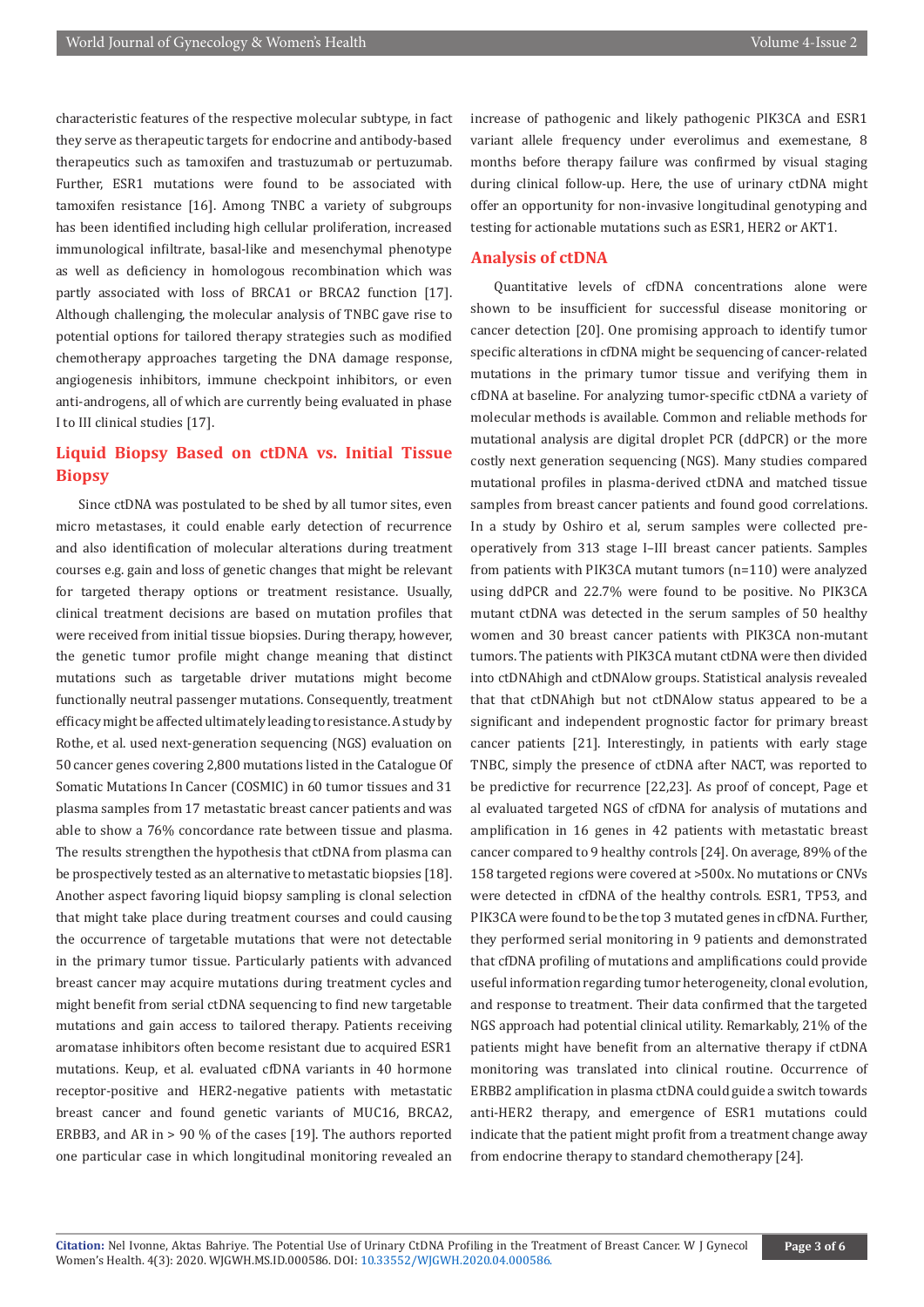## **Urinary vs. Plasma ctDNA in Breast Cancer**

In contrast to plasma-derived ctDNA, only a few studies were performed using urinary ctDNA from patients with breast cancer. Focusing on the PIK3CA mutation, Liu et al investigated correlations between ctDNA derived from plasma vs. urine of 200 patients with early breast cancer [25]. They reported a lower mean concentration of cfDNA extracted from urine compared to plasma with a strong correlation though. They also compared urinary cfDNA of breast cancer patients and healthy volunteers and found significantly elevated cfDNA levels in the patient's group. Their results emphasize that urinary ctDNA allows close correlation to the molecular profile of the tumor and even might predict relapse. Recently, a study by Guan et al described the utility of urinary ctDNA to monitor recurrence in 300 patients with early breast cancer using serial sampling before treatment and at various time points during follow up [26]. They found detectable mutations in 38% of the patients and the agreement with matched tissue samples was 97%. Patients with positive mutations were associated with greater risk of relapse. Considering poor prognosis and limited treatment options of patients diagnosed with basal-like breast cancer it is of particularly high clinical relevance to identify driver mutations a well as targetable genetic alterations. Additionally, non-invasive molecular monitoring tools at high frequencies are urgently needed. Here, longitudinal mutation profiling using urinary ctDNA might offer a promising approach.

# **Combined Approach for Risk Stratification: DTCs and ctDNA**

For patients diagnosed with primary breast cancer at early stages risk stratification is difficult as imaging methods might not be sensitive enough to detect secondary tumor sites or micro metastases. Despite successful treatment of the primary tumor recurrence occurs in about 30% of breast cancer patients. One reason might be hematogenous spread during early disease stages [27]. Disseminated breast cancer cells preferentially migrate into the bone marrow (BM) where they become dormant. Due to low proliferation in this "steady state" disseminated tumor cells (DTCs) are persistent against systemic chemotherapy and may cause metastatic relapse at a later stage [28]. DTCs may serve as independent prognostic markers that are associated with impaired survival [29]. One attempt might be the detection of DTCs in the bone marrow, which is a rather unusual body fluid to be routinely tested, but which can be aspirated during primary surgery [30]. DTCs in the bone marrow can specifically be stained and visualized as described elsewhere [31]. Breast cancer patients with positive DTC status were associated with elevated risk for relapse [27]. Hence, DTC-positive patients might benefit from non-invasive high frequency genetic profiling using ctDNA to monitor treatment response and cancer recurrence. A combination of initial bone marrow puncture and subsequent longitudinal genetic analyses

using urinary and plasma-derived ctDNA in an alternating pattern might be a promising approach for early detection of cancer relapse.

# **Tumor Derived Urinary Exosomes**

Another promising analyte that draw increased researches attention are so-called exosomes which are membrane-derived extracellular nanovesicles of about 30–100 nm released by several types of cells [32]. Exosomes were detected in numerous body fluids, including blood and urine and play a crucial role in tumor biology. Tumor cells have been shown to produce and secrete higher quantities of exosomes compared to normal cells [33]. Exosomes are known to play a crucial role in carcinogenesis, proliferation, formation of pre-metastatic niche, angiogenesis, metastasis, and chemoresistance [34]. Communication with the tumor microenvironment and the ability to exchange information by secreting growth factors, cytokines, chemokines, and small molecular mediators such as nucleotides makes them valuable cellto-cell messengers. Not only might they contain genetic information useful for diagnostic purposes or disease monitoring, engineered exosomes could also function as cargo containing specific molecules that can affect the recipient cell thus leading to targeted therapy [32]. Exosomes released by tumor cells are affecting the tumor microenvironment by transferring oncogenes and nucleic acids. Thus, they participate in tumor progression and metastasis [35]. Interestingly, it was reported that bone-marrow derived cells might be recruited to tumor and pre-tumor tissue by exosomes. About primary breast cancer, a recent pilot study by Ando et al reported a novel screening approach based on urinary exosomes. In a small cohort consisting of 22 patients and 26 healthy controls they revealed that the combined expression levels of miR-21 and MMP-1/CD63 in urinary exosomes could detect 95% of early BC without metastasis [36]. Although the study lacks statistical power, it demonstrated a certainly simple screening approach.

#### **Advantages of Urinary ctDNA Profiling**

Urine-based tests are non-invasive and therefore very patientfriendly. They are at most convenience for the patients as they could collect their samples at home and ship them to clinical laboratories. Novel preservative reagents were developed to stabilize cfDNA in urine samples during storage and transportation for up to 7 days at various temperatures up to 37 °C [37-39].There would be no need for frequent visits in the outpatient unit, which could save time and cost, for both, patient and clinic. Neither special equipment nor trained medical staff would be required for sampling. Urinary ctDNA could be used for longitudinal disease monitoring at frequent intervals and low effort. Increased sample volumes could compensate relatively low quantities of urinary ctDNA. Urinary ctDNA analysis are advantageous for patients living in remote areas, because it enables them to be monitored closely without traveling into the clinic as for blood sampling.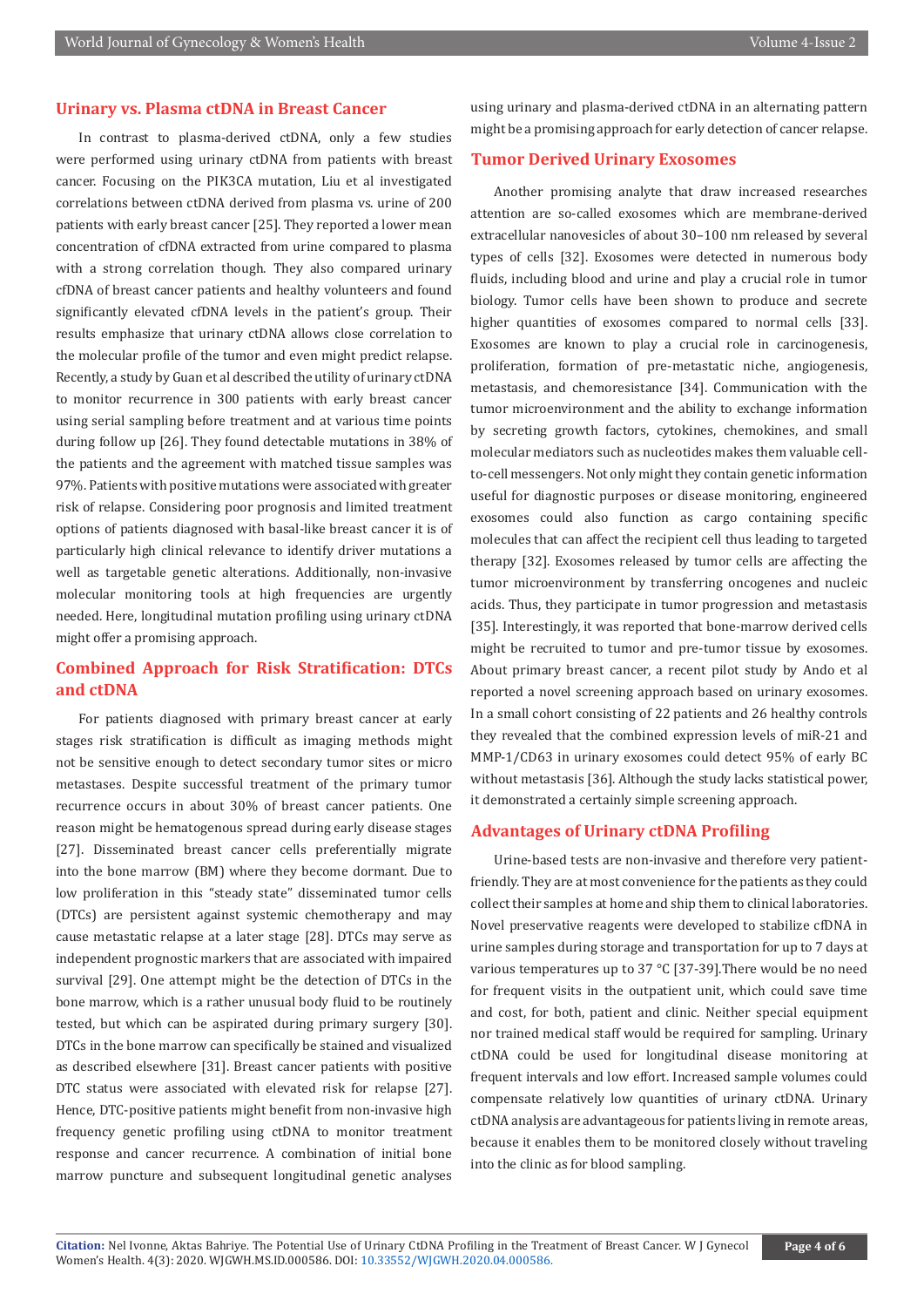#### **Conclusion**

Urine-based liquid biopsies allow truly non-invasive and costeffective sampling and offer a promising opportunity to monitor therapy response or tumor progression at high frequencies. Mutational profiling of urinary ctDNA might be prognostic for cancer relapse and could help to guide personalized treatment options and thus offering the most effective treatment for patients with breast cancer. Considering the aggressive tumor growth and increased resistance towards available chemotherapeutic options patients with triple negative tumors might particularly benefit from high frequency serial mutation profiling based on ctDNA from both blood and urine in an alternating manner.

#### **Acknowledgement**

We would like to thank Prof. Sabine Kasimir-Bauer for her consistent collaboration, scientific support and always friendly advice.

#### **Conflict of Interest**

Authors declare no conflict of interest.

### **References**

- 1. [Jahr S, Hentze H, Englisch S, Hardt D, Fackelmayer FO, et al. \(2001\) DNA](https://pubmed.ncbi.nlm.nih.gov/11245480/)  [fragments in the blood plasma of cancer patients: quantitations and](https://pubmed.ncbi.nlm.nih.gov/11245480/)  [evidence for their origin from apoptotic and necrotic cells. Cancer Res](https://pubmed.ncbi.nlm.nih.gov/11245480/)  [61\(4\): 1659-1665.](https://pubmed.ncbi.nlm.nih.gov/11245480/)
- 2. [Salvi S, Gurioli G, Giorgi U de, Conteduca V, Tedaldi G, et al. \(2016\) Cell](https://pubmed.ncbi.nlm.nih.gov/27822059/)[free DNA as a diagnostic marker for cancer: current insights. Onco](https://pubmed.ncbi.nlm.nih.gov/27822059/)  [Targets Ther 9: 6549-6559.](https://pubmed.ncbi.nlm.nih.gov/27822059/)
- 3. [Frenel JS, Carreira S, Goodall J, Roda D, Perez-Lopez R, et al. \(2015\) Serial](https://pubmed.ncbi.nlm.nih.gov/26085511/)  [Next-Generation Sequencing of Circulating Cell-Free DNA Evaluating](https://pubmed.ncbi.nlm.nih.gov/26085511/)  [Tumor Clone Response to Molecularly Targeted Drug Administration.](https://pubmed.ncbi.nlm.nih.gov/26085511/)  [Clin Cancer Res 21\(20\): 4586-4596.](https://pubmed.ncbi.nlm.nih.gov/26085511/)
- 4. [Botezatu I, Serdyuk O, Potapova G, Shelepov V, Alechina R, et al. \(2000\)](https://pubmed.ncbi.nlm.nih.gov/10926886/)  [Genetic analysis of DNA excreted in urine: a new approach for detecting](https://pubmed.ncbi.nlm.nih.gov/10926886/)  [specific genomic DNA sequences from cells dying in an organism. Clin](https://pubmed.ncbi.nlm.nih.gov/10926886/)  [Chem 46\(8 Pt 1\): 1078-1084.](https://pubmed.ncbi.nlm.nih.gov/10926886/)
- 5. [Lichtenstein AV, Melkonyan HS, Tomei LD, Umansky SR \(2001\)](https://pubmed.ncbi.nlm.nih.gov/11708486/)  [Circulating nucleic acids and apoptosis. Ann N Y Acad Sci. 945: 239-249.](https://pubmed.ncbi.nlm.nih.gov/11708486/)
- 6. [Lu T, Li J \(2017\) Clinical applications of urinary cell-free DNA in cancer:](https://pubmed.ncbi.nlm.nih.gov/29218253/)  [current insights and promising future. Am J Cancer Res. 7\(11\): 2318-](https://pubmed.ncbi.nlm.nih.gov/29218253/) [2332.](https://pubmed.ncbi.nlm.nih.gov/29218253/)
- 7. [Su Y-H, Wang M, Brenner DE, Ng A, Melkonyan H, et al. \(2004\) Human](https://pubmed.ncbi.nlm.nih.gov/15096565/)  [Urine Contains Small, 150 to 250 Nucleotide-Sized, Soluble DNA Derived](https://pubmed.ncbi.nlm.nih.gov/15096565/)  [from the Circulation and May Be Useful in the Detection of Colorectal](https://pubmed.ncbi.nlm.nih.gov/15096565/)  [Cancer. J Mol Diagn 6\(2\): 101-107.](https://pubmed.ncbi.nlm.nih.gov/15096565/)
- 8. [Lee TH, Montalvo L, Chrebtow V, Busch MP \(2001\) Quantitation of](https://pubmed.ncbi.nlm.nih.gov/11239235/)  [genomic DNA in plasma and serum samples: higher concentrations of](https://pubmed.ncbi.nlm.nih.gov/11239235/)  [genomic DNA found in serum than in plasma. Transfusion 41\(2\): 276-](https://pubmed.ncbi.nlm.nih.gov/11239235/) [282.](https://pubmed.ncbi.nlm.nih.gov/11239235/)
- 9. [Heitzer E, Ulz P, Geigl JB \(2015\) Circulating tumor DNA as a liquid biopsy](https://pubmed.ncbi.nlm.nih.gov/25388429/)  [for cancer. Clin Chem 61\(1\): 112-123.](https://pubmed.ncbi.nlm.nih.gov/25388429/)
- 10. [Lee EY, Lee E-J, Yoon H, Lee DH, Kim KH \(2020\) Comparison of Four](https://pubmed.ncbi.nlm.nih.gov/32325682/)  [Commercial Kits for Isolation of Urinary Cell-Free DNA and Sample](https://pubmed.ncbi.nlm.nih.gov/32325682/)  [Storage Conditions. Diagnostics \(Basel\) 10\(4\): 234.](https://pubmed.ncbi.nlm.nih.gov/32325682/)
- 11. [Streleckiene G, Reid HM, Arnold N, Bauerschlag D, Forster M \(2018\)](https://pubmed.ncbi.nlm.nih.gov/29793362/)  [Quantifying cell free DNA in urine: comparison between commercial](https://pubmed.ncbi.nlm.nih.gov/29793362/)

[kits, impact of gender and inter-individual variation. Biotechniques](https://pubmed.ncbi.nlm.nih.gov/29793362/) [64\(5\): 225-230.](https://pubmed.ncbi.nlm.nih.gov/29793362/)

- 12. [Wirtz RM, Fritz V, Stöhr R, Hartmann A \(2016\) Molecular classification](https://pubmed.ncbi.nlm.nih.gov/26780243/) [of bladder cancer. Possible similarities to breast cancer. Pathologe 37\(1\):](https://pubmed.ncbi.nlm.nih.gov/26780243/) [52-60.](https://pubmed.ncbi.nlm.nih.gov/26780243/)
- 13. [Damrauer JS, Hoadley KA, Chism DD, Fan C, Tiganelli CJ, et al. \(2014\)](https://pubmed.ncbi.nlm.nih.gov/24520177/) [Intrinsic subtypes of high-grade bladder cancer reflect the hallmarks of](https://pubmed.ncbi.nlm.nih.gov/24520177/) [breast cancer biology. Proc Natl Acad Sci U S A 111\(8\): 3110-3115.](https://pubmed.ncbi.nlm.nih.gov/24520177/)
- 14. [Marotti JD, Abreu FB de, Wells WA, Tsongalis GJ \(2017\) Triple-Negative](https://pubmed.ncbi.nlm.nih.gov/28734944/) [Breast Cancer: Next-Generation Sequencing for Target Identification.](https://pubmed.ncbi.nlm.nih.gov/28734944/) [Am J Pathol 187\(10\):2133-2138.](https://pubmed.ncbi.nlm.nih.gov/28734944/)
- 15. [Cancer Genome Atlas Network \(2012\) Comprehensive molecular](https://pubmed.ncbi.nlm.nih.gov/23000897/) [portraits of human breast tumours. Nature 490\(7418\): 61-70.](https://pubmed.ncbi.nlm.nih.gov/23000897/)
- 16. [Li S, Shen D, Shao J, Crowder R, Liu W, et al. \(2013\) Endocrine-therapy](https://pubmed.ncbi.nlm.nih.gov/24055055/)[resistant ESR1 variants revealed by genomic characterization of breast](https://pubmed.ncbi.nlm.nih.gov/24055055/)[cancer-derived xenografts. Cell Rep 4\(6\): 1116-1130.](https://pubmed.ncbi.nlm.nih.gov/24055055/)
- 17. [Denkert C, Liedtke C, Tutt A, Minckwitz G von \(2017\) Molecular](https://pubmed.ncbi.nlm.nih.gov/27939063/) [alterations in triple-negative breast cancer—the road to new treatment](https://pubmed.ncbi.nlm.nih.gov/27939063/) [strategies. The Lancet 389\(10087\): 2430-2442.](https://pubmed.ncbi.nlm.nih.gov/27939063/)
- 18. [Rothé F, Laes J-F, Lambrechts D, Smeets D, Vincent D, et al. \(2014\)](https://pubmed.ncbi.nlm.nih.gov/25185240/) [Plasma circulating tumor DNA as an alternative to metastatic biopsies](https://pubmed.ncbi.nlm.nih.gov/25185240/) [for mutational analysis in breast cancer. Ann Oncol 25\(10\): 1959-1965.](https://pubmed.ncbi.nlm.nih.gov/25185240/)
- 19. [Keup C, Benyaa K, Hauch S, Sprenger-Haussels M, Tewes M, et al. \(2020\)](https://pubmed.ncbi.nlm.nih.gov/31254045/) [Targeted deep sequencing revealed variants in cell-free DNA of hormone](https://pubmed.ncbi.nlm.nih.gov/31254045/) [receptor-positive metastatic breast cancer patients. Cell Mol Life Sci](https://pubmed.ncbi.nlm.nih.gov/31254045/) [77\(3\): 497-509.](https://pubmed.ncbi.nlm.nih.gov/31254045/)
- 20. [Schwarzenbach H, Hoon DSB, Pantel K \(2011\) Cell-free nucleic acids as](https://pubmed.ncbi.nlm.nih.gov/21562580/) [biomarkers in cancer patients. Nat Rev Cancer 11\(6\): 426-437.](https://pubmed.ncbi.nlm.nih.gov/21562580/)
- 21. [Oshiro C, Kagara N, Naoi Y, Shimoda M, Shimomura A, et al. \(2015\)](https://pubmed.ncbi.nlm.nih.gov/25736040/) [PIK3CA mutations in serum DNA are predictive of recurrence in primary](https://pubmed.ncbi.nlm.nih.gov/25736040/) [breast cancer patients. Breast Cancer Res Treat 150\(2\): 299-307.](https://pubmed.ncbi.nlm.nih.gov/25736040/)
- 22. [Radovich M, Jiang G, Hancock BA, Chitambar C, Nanda R, et al. \(2020\)](https://pubmed.ncbi.nlm.nih.gov/32644110/) [Association of Circulating Tumor DNA and Circulating Tumor Cells After](https://pubmed.ncbi.nlm.nih.gov/32644110/) [Neoadjuvant Chemotherapy with Disease Recurrence in Patients with](https://pubmed.ncbi.nlm.nih.gov/32644110/) [Triple-Negative Breast Cancer: Preplanned Secondary Analysis of the](https://pubmed.ncbi.nlm.nih.gov/32644110/) [BRE12-158 Randomized Clinical Trial. JAMA Oncol: e202295.](https://pubmed.ncbi.nlm.nih.gov/32644110/)
- 23. [Garcia-Murillas I, Chopra N, Comino-Méndez I, Beaney M, Tovey H, et al.](https://pubmed.ncbi.nlm.nih.gov/31369045/) [\(2019\) Assessment of Molecular Relapse Detection in Early-Stage Breast](https://pubmed.ncbi.nlm.nih.gov/31369045/) [Cancer. JAMA Oncol 5\(10\): 1473-1478.](https://pubmed.ncbi.nlm.nih.gov/31369045/)
- 24. [Page K, Guttery DS, Fernandez-Garcia D, Hills A, Hastings RK, et al. \(2017\)](https://pubmed.ncbi.nlm.nih.gov/27940449/) [Next Generation Sequencing of Circulating Cell-Free DNA for Evaluating](https://pubmed.ncbi.nlm.nih.gov/27940449/) [Mutations and Gene Amplification in Metastatic Breast Cancer. Clin](https://pubmed.ncbi.nlm.nih.gov/27940449/) [Chem 63\(2\): 532-541.](https://pubmed.ncbi.nlm.nih.gov/27940449/)
- 25. [Liu Z, Liu W \(2018\) Association of urinary and plasma DNA in early](https://pubmed.ncbi.nlm.nih.gov/29392540/) [breast cancer patients and its links to disease relapse. Clin Transl Oncol](https://pubmed.ncbi.nlm.nih.gov/29392540/) [20\(8\): 1053-1060.](https://pubmed.ncbi.nlm.nih.gov/29392540/)
- 26. Guan G, Wang Y, Sun Q, Wang L, Xie F, et al. (2020) Utility of urinary ctDNA to monitoring minimal residual disease in early breast cancer patients. Cancer Biomark 28: 111-119.
- 27. [Braun S, Vogl FD, Naume B, Janni W, Osborne MP, et al. \(2005\) A pooled](https://pubmed.ncbi.nlm.nih.gov/16120859/) [analysis of bone marrow micrometastasis in breast cancer. N Engl J Med](https://pubmed.ncbi.nlm.nih.gov/16120859/) [353\(8\): 793-802.](https://pubmed.ncbi.nlm.nih.gov/16120859/)
- 28. [Pantel K, Brakenhoff RH, Brandt B \(2008\) Detection, clinical relevance](https://pubmed.ncbi.nlm.nih.gov/18404148/) [and specific biological properties of disseminating tumour cells. Nat Rev](https://pubmed.ncbi.nlm.nih.gov/18404148/) [Cancer 8\(5\): 329-340.](https://pubmed.ncbi.nlm.nih.gov/18404148/)
- 29. [Banys-Paluchowski M, Fehm T, Janni W, Solomayer E-F, Hartkopf A](https://pubmed.ncbi.nlm.nih.gov/31875861/) [\(2019\) Circulating and Disseminated Tumor Cells in Breast Carcinoma:](https://pubmed.ncbi.nlm.nih.gov/31875861/) [Report from the Consensus Conference on Tumor Cell Dissemination](https://pubmed.ncbi.nlm.nih.gov/31875861/) during the 39<sup>th</sup> Annual Meeting of the German Society of Senology, [Berlin, 27 June 2019. Geburtshilfe Frauenheilkd 79\(12\): 1320-1327.](https://pubmed.ncbi.nlm.nih.gov/31875861/)